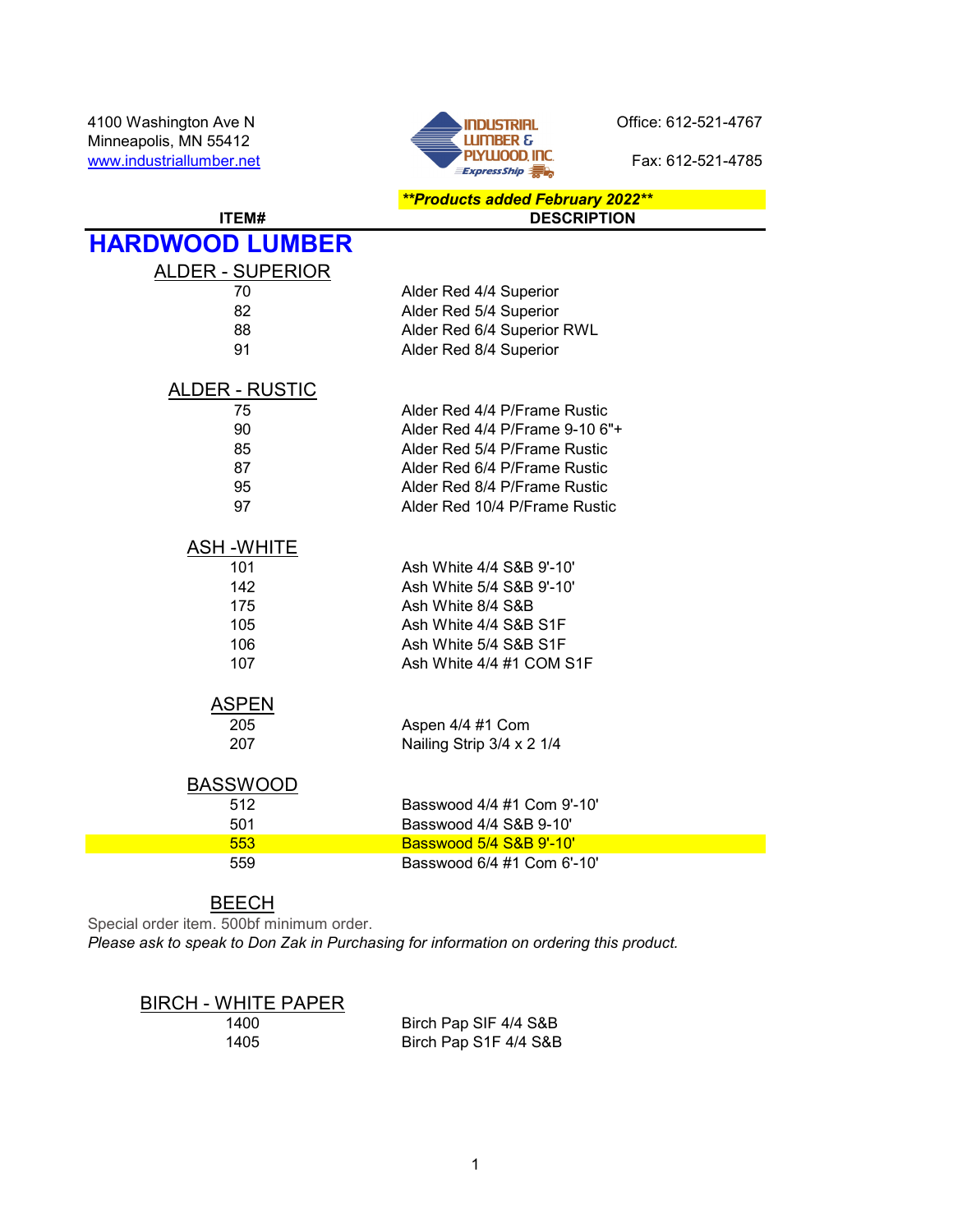4100 Washington Ave N<br>Minneapolis MN 55412<br> **Example Server Ave N** Office: 612-521-4767 Minneapolis, MN 55412



\*\*Products added February 2022\*\* ITEM# DESCRIPTION

BIRCH - YELLOW

| 1001 |  |
|------|--|
| 1002 |  |
| 1014 |  |
| 1075 |  |
|      |  |

Birch Yellow Nat 4/4 S&B Birch Yellow S1F 4/4 S&B 9'-10' Birch Yellow S1F 5/4 S&B RWL Birch Yellow S1F 8/4 S&B RWL

### BIRCH - RED

1025 Birch Red 1F&Btr 4/4 S&B

#### BUTTERNUT

Special order item. 500bf minimum order. Please ask to speak to Don Zak in Purchasing for information on ordering this product.

| ;EDAR<br>1900<br>1913                                 | Red Aromatic Cedar 4/4<br>West R Knotty Cedar 1"x10"x12"                                              |
|-------------------------------------------------------|-------------------------------------------------------------------------------------------------------|
| <b>CHERRY</b><br>2511<br>2530<br>2525<br>2551<br>2576 | Cherry 4/4 S&B 90/80<br>Cherry 4/4 #1 Com 95/80<br>Cherry 5/4 S&B<br>Cherry 6/4 S&B<br>Cherry 8/4 S&B |
| <b>CHERRY- RUSTIC</b><br>2503                         | Cherry 4/4 Rustic                                                                                     |
| <b>HICKORY</b><br>2900<br>2905<br>2906<br>2907        | Hickory Calico 4/4 S&B<br>Hickory Calico 5/4 S&B<br>Hickory Calico 6/4 S&B<br>Hickory Calico 8/4 S&B  |
| HICKORY - RUSTIC                                      |                                                                                                       |

### $HIC$

| 2915 | Hickory XT Rustic 4/4     |
|------|---------------------------|
| 2916 | Hickory Rustic 4/4        |
| 2921 | <b>Hickory Rustic 5/4</b> |
| 2950 | Hickory Rustic 6/4        |
|      |                           |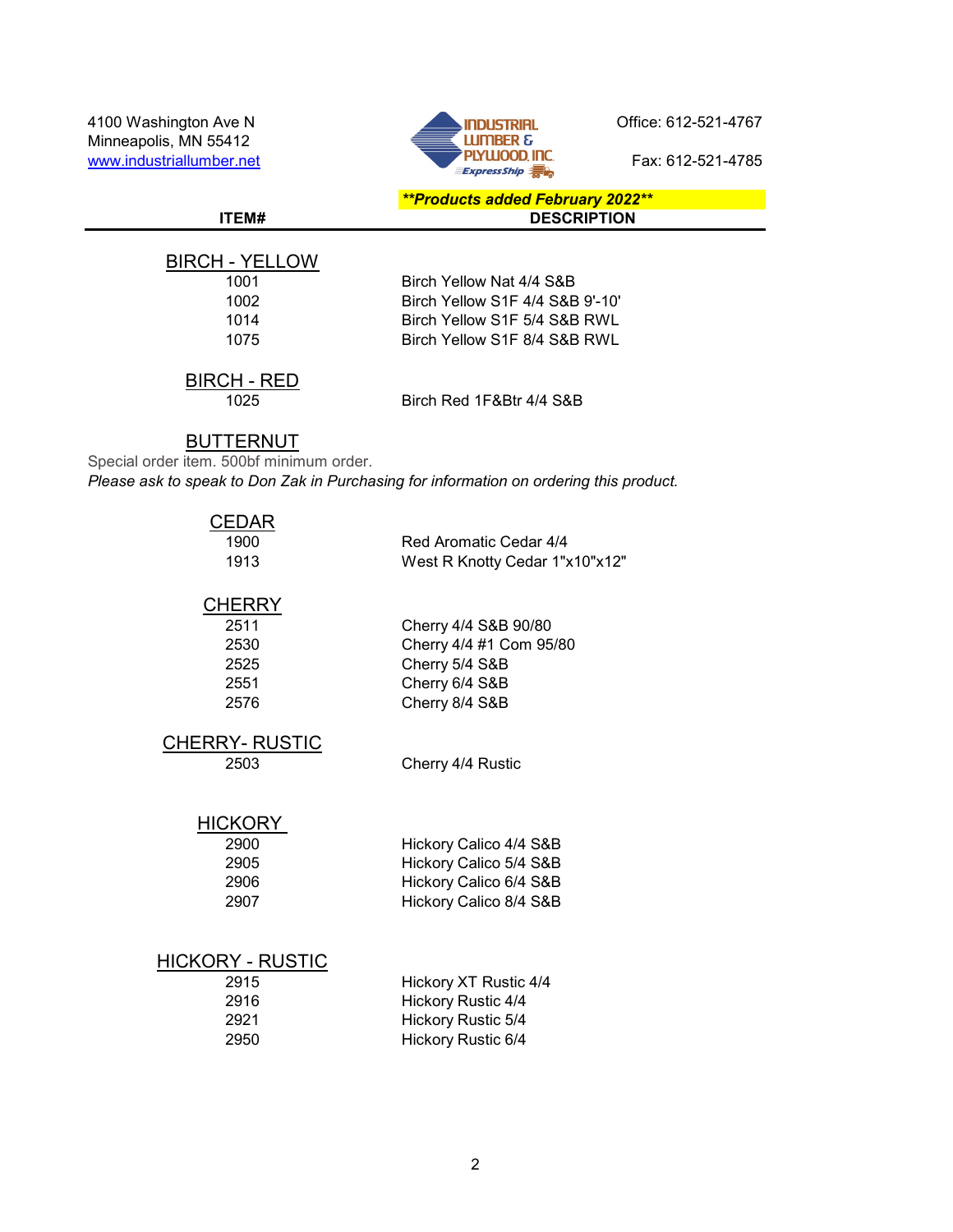Minneapolis, MN 55412 www.industriallumber.net Fax: 612-521-4785



|                           | <b>**Products added February 2022**</b>    |
|---------------------------|--------------------------------------------|
| <b>ITEM#</b>              | <b>DESCRIPTION</b>                         |
| <b>MAHOGANY / AFRICAN</b> |                                            |
| 3500                      | Mahogany African 4/4 S&B                   |
| 3525                      | Mahogany African 5/4 S&B                   |
| 3550                      | Mahogany African 6/4 S&B                   |
| 3575                      | Mahogany African 8/4 S&B                   |
|                           |                                            |
| MAPLE - HARD              |                                            |
| 4225                      | Maple Hard White 4/4 S&B                   |
| 4223                      | Maple Hard White 4/4 Rustic                |
| 4229                      | Maple Hard Calico 4/4 S&B                  |
| 4232                      | Maple Hard White 4/4 #1 Com                |
| 4233                      | Maple H Wht 4/4 #2A Com #1&2 White         |
| 4240                      | Maple Hard Paint Grade 4/4 S&B             |
| 4330                      | Maple Hard Super Prime 4/4 #1 White 9'-10' |
| 4251                      | Maple Hard White 5/4 S&B                   |
| 4276                      | Maple Hard White 6/4 S&B                   |
| 4301                      | Maple Hard White 8/4 S&B                   |
|                           |                                            |
| MAPLE - SOFT              |                                            |
| 1472                      | Maple Soft 4/4 S&B S1F Red Leaf            |
| 1476                      | Maple Soft 4/4 S&B Paint Grade             |
| <b>1489</b>               | Maple Soft 4/4 #1 Com Sap1F&Btr            |
| 1488                      | Maple Soft 4/4 #2 Com Sap1F&Btr            |
| 1487                      | Maple Soft 5/4 S&B Paint Grade             |
| 1491                      | Maple Soft 5/4 S&B Sap1F&Btr               |
| 1500                      | Maple Soft 8/4 S&B Paint Grade             |
| OAK - RED                 |                                            |
| 5000                      | Oak Red Northern 4/4 S&B                   |
| 5235                      | Oak Red 4/4 #1 Com                         |
| 5036                      | Oak Red 4/4 Rustic                         |
| 5250                      | Oak Red 5/4 S&B                            |
| 5276                      | Oak Red 6/4 S&B                            |
|                           |                                            |
|                           |                                            |
| <b>OAK - QUARTERED</b>    |                                            |
| 5600                      | Oak Red Otrd 4/4 S&B                       |
| 5675                      | Oak Red Otrd 8/4 S&B                       |
| 6100                      | Oak White Otrd 4/4 S&B                     |
| 6126                      | Oak White Qtr 5/4 S&B                      |
| 6150                      | Oak White Qtr 6/4 S&B                      |
| 6175                      | Oak White Qtr 8/4 S&B                      |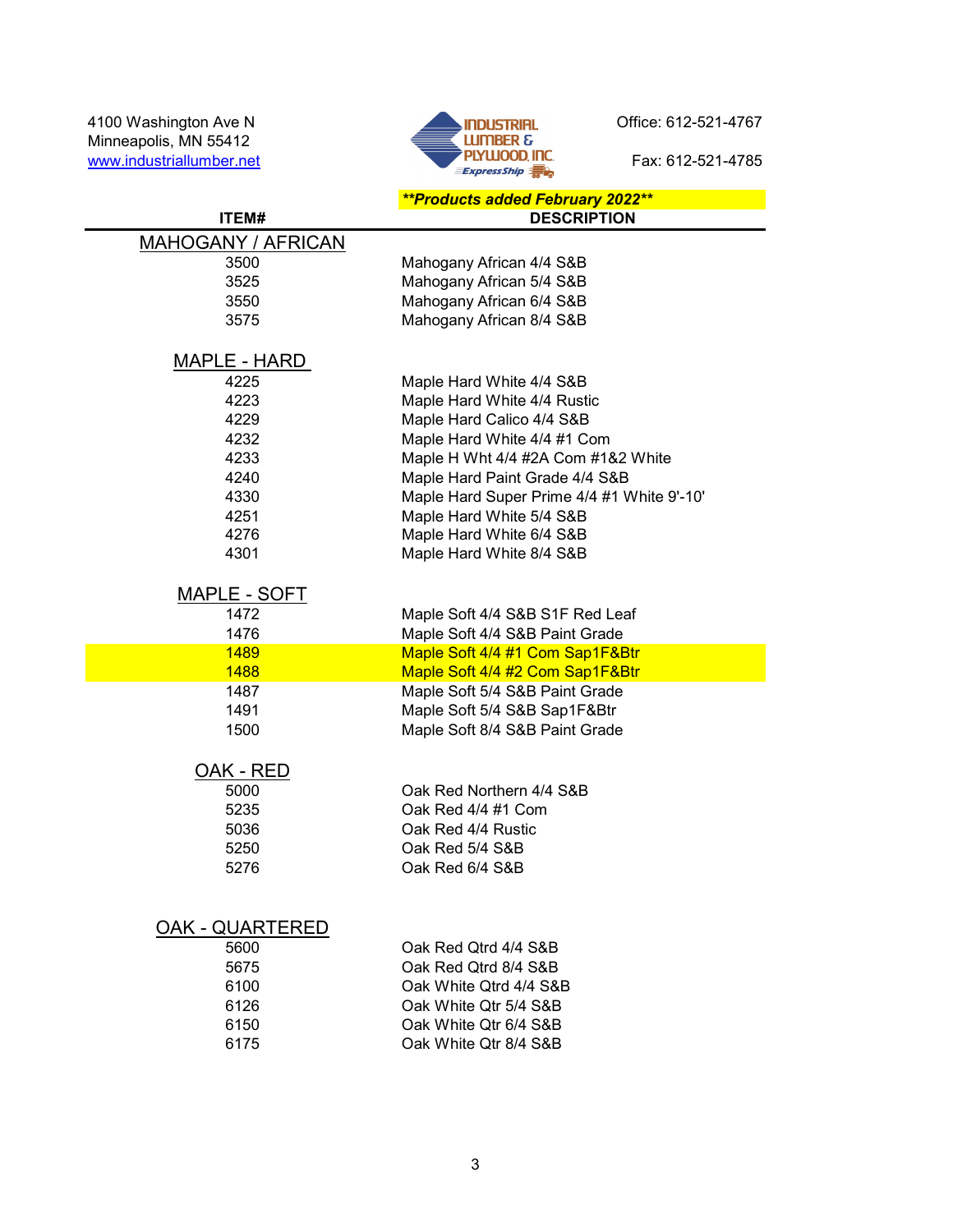Minneapolis, MN 55412 www.industriallumber.net **Fax: 612-521-4785** 



| ITEM#                  | <b>**Products added February 2022**</b><br><b>DESCRIPTION</b> |
|------------------------|---------------------------------------------------------------|
|                        |                                                               |
| OAK - RIFT             |                                                               |
| 5500                   | Oak Red Rift 4/4 S&B                                          |
| 6000                   | Oak White Rift 4/4 S&B                                        |
| 6025                   | Oak White Rift 5/4 S&B                                        |
| 6050                   | Oak White Rift 6/4 S&B                                        |
| 6075                   | Oak White Rift 8/4 S&B                                        |
|                        |                                                               |
|                        |                                                               |
| OAK - WHITE            |                                                               |
| 5800                   | Oak White 4/4 S&B                                             |
| 5807                   | Oak White 4/4 #1 Common                                       |
| 5811                   | Oak White Rustic 4/4 Sound RWL                                |
| 5825                   | Oak White 5/4 S&B                                             |
| 5826                   | Oak White 5/4 Rustic 6'-8'                                    |
| 5829                   | Oak White 5/4 Rustic 9'-10'                                   |
| 5851                   | Oak White 6/4 S&B                                             |
| 5869                   | Oak White 6/4 Rustic RWL                                      |
| 5875                   | Oak White 8/4 S&B                                             |
| 5879                   | Oak White 8/4 Rustic RWL                                      |
| POPLAR - YELLOW        |                                                               |
| 6400                   | Poplar Yellow 4/4 S&B                                         |
| 6406                   | Poplar Yellow 4/4 S&B 12" Wider                               |
| 6410                   | Poplar Yellow 4/4 #1 Common                                   |
| 6425                   | Poplar Yellow 5/4 S&B                                         |
| 6451                   | Poplar Yellow 6/4 S&B                                         |
| 6475                   | Poplar Yellow 8/4 S&B                                         |
| 6483                   | Poplar Yellow 10/4 S&B 13'-14"                                |
| <b>WALNUT - BLACK</b>  |                                                               |
| 6900                   | Walnut Black 4/4 S&B                                          |
| 6907                   | Walnut Black 4/4 #1C                                          |
| 6925                   | Walnut Black 5/4 S&B                                          |
| 6954                   | Walnut Black 5/4 #1 Common                                    |
| 6951                   | Walnut Black 6/4 S&B                                          |
| 6975                   | Walnut Black 8/4 S&B                                          |
| 6979                   | Walnut Black 6/4 #1 Common                                    |
| 6980                   | Walnut Black 8/4 #1 Common                                    |
|                        |                                                               |
| <b>WALNUT - RUSTIC</b> |                                                               |
| 6921                   | Walnut Black 4/4 Rustic H&M                                   |
| 6922<br>6923           | Walnut Black 5/4 Rustic<br>Walnut Black 6/4 Rustic            |
|                        |                                                               |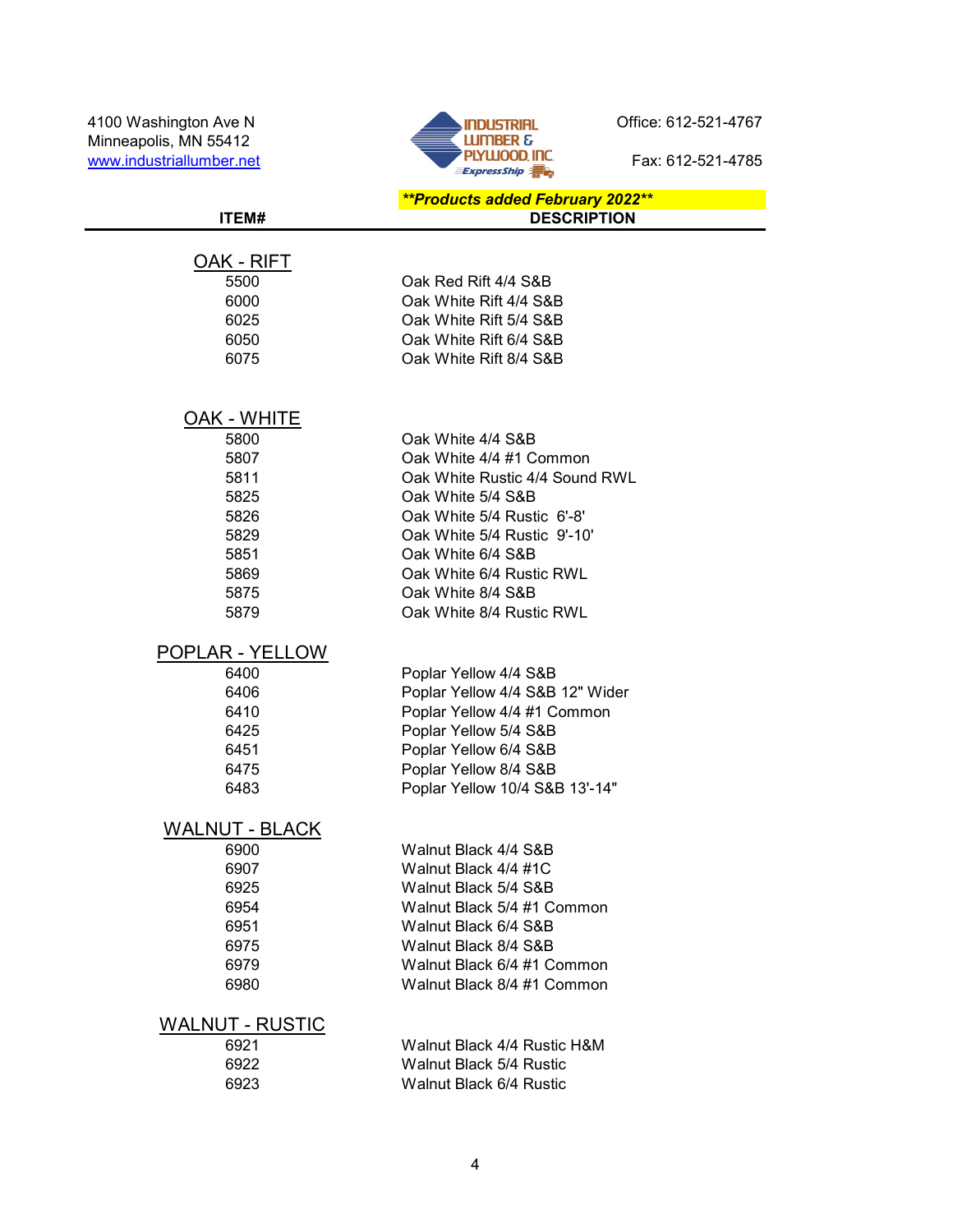

#### \*\*Products added February 2022\*\* ITEM# DESCRIPTION

# SOFTWOOD LUMBER

| 15496<br>Pine E Wh 4/4 C&Btr<br>15472<br>Pine E Wh 5/4 C&Btr<br>15473<br>Pine E Wh 6/4 C&Btr<br>15485 | 15480 | Pine White 4/4 Furniture Grade |
|-------------------------------------------------------------------------------------------------------|-------|--------------------------------|
|                                                                                                       |       |                                |
|                                                                                                       |       |                                |
|                                                                                                       |       |                                |
|                                                                                                       |       | Pine White 8/4 Furniture Grade |

### HARDWOOD PLYWOOD

| ALDER |                                |
|-------|--------------------------------|
| 21020 | Alder Red PS 1/4 4X8 AB MDF    |
| 21025 | Alder Red PS 1/2 4X8 AB MDF    |
| 21035 | Alder Red PS 3/8 4x8 AB MDF    |
| 21030 | Alder Red PS 3/4 4X8 AB MDF    |
| 21031 | Alder Red PS 3/4 4X10 A1 MDF   |
| 21259 | Alder Red PS 1" 4x8 A1 VC      |
| 26001 | Ultraply WHT/Alder 4x8 MDF/PB  |
| 26063 | Ultraply HRM/Alder 3/4 4X8 PBC |

### ALDER- RUSTIC

| 21002  | Alder Red Rustic 1/4 4X8 A1 MDF        |
|--------|----------------------------------------|
| 21050  | Alder Red Rustic 1/2 4X8 A1 MDF        |
| 21010  | Alder Red Rustic 3/4 4X8 AA MDF        |
| 21005  | Alder Red Rustic 3/4 4x8 A1 VC         |
| 21011  | Alder Red Rustic 3/4 4x8 PBC G2S       |
| 21036  | Alder Red Rustic 3/4 4x10 A1 MDF       |
| 21350  | Alder Rustic STK 1/4 4x8 MDF           |
| 22805  | Alder Rustic STK 3/8 4x8 MDF           |
| 21300  | Alder Rustic STK 3/4 4x8 MDF           |
| 21325  | Alder Rustic STK 3/4 4x6 MDF           |
| 101125 | Ultraply WHT/ Alder Rustic 3/4 4X8 PBC |
| 26050  | Ultraply HRM/Alder Rustic 3/4 4x8 PBC  |
|        |                                        |

# APPLEPLY<br>20025

| 20025 | Appleply 1/2 4X8 UW B2 9 Ply     |
|-------|----------------------------------|
| 20080 | Appleply 3/4 4X8 UW B1 13 Ply VC |
| 20110 | Appleply 1 4X8 UW B1 15 Ply VC   |

# ASH

| 20600 | Ash UW 1/4 4X8 B1 MDF                |
|-------|--------------------------------------|
| 20650 | Ash UW 3/4 4X8 B1 MDF                |
| 60420 | Ash White PS 3/4 B1 MDF RC White Bks |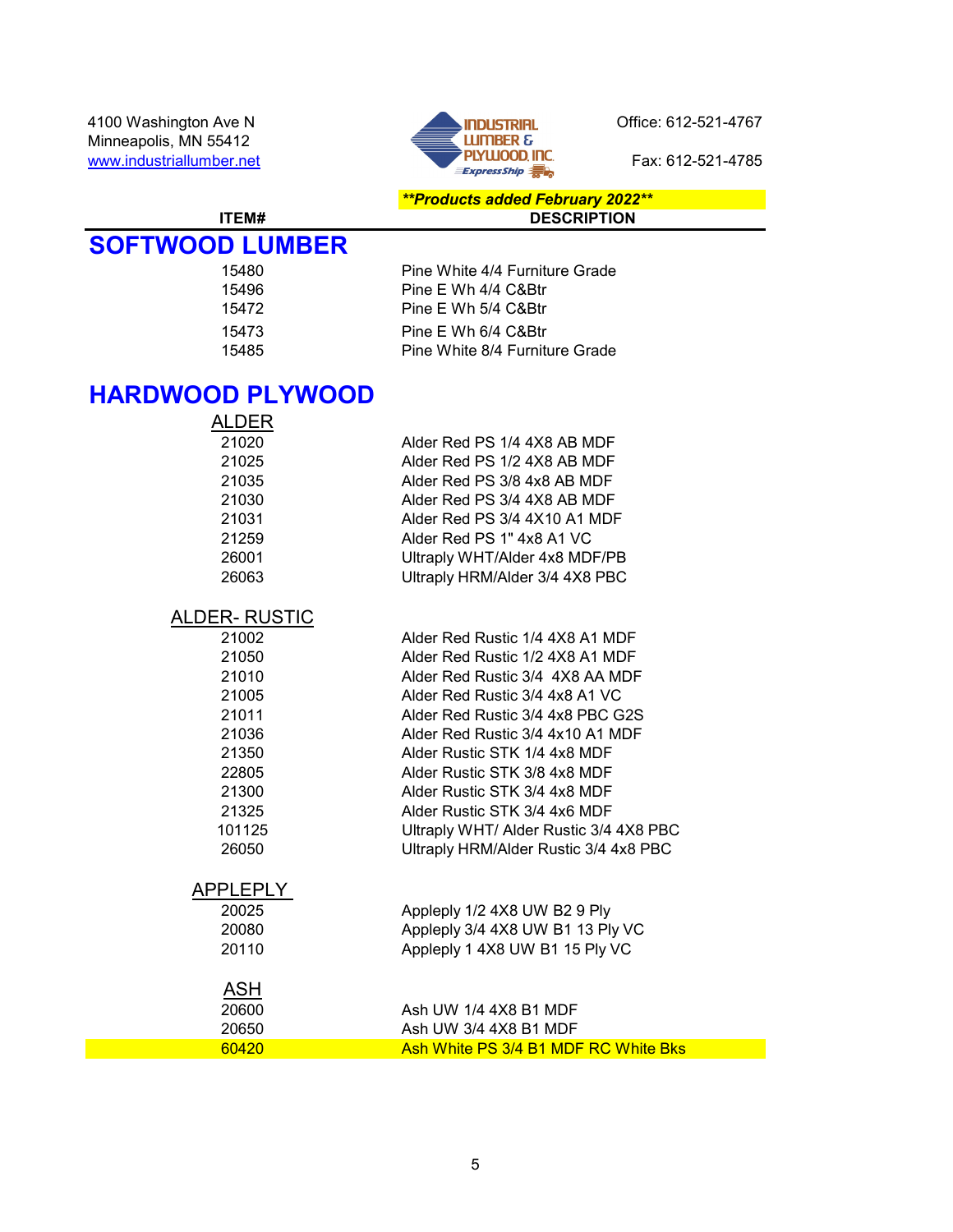

#### \*\*Products added February 2022\*\* ITEM# DESCRIPTION BIRCH 21334 Birch White PG2 1/2 4x8 C2 VC Birch White PG2 3/4 4x8 C2 VC 23958 Birch White PG2 5/8 4x8 C2 VC 21032 Birch Nat 1/4 4X8 A1 MDF 21125 Birch Nat 1/4 4X8 A4 VC Birch Nat 3/4 4X8 A1 MDF 21600 Birch UW 1/4 4X8 B4 VC 21620 Birch UW 1/4 4X8 B1 MDF 21625 Birch UW 1/2 4X8 B1 MDF 21696 Birch UW 5/8 4X8 B1 PBC 21690 Birch UW 3/4 4X8 B1 VC 21700 Birch UW 3/4 4X8 B1 MDF 21695 Birch UW 3/4 4X10 B1 VC 21698 Birch UW 1 4X8 B1 VC 21604 Birch SW 1/4 4X8 A1 MDF 21134 Birch SW Rot 3/8 4X8 A1 MDF 21615 Birch SW 3/4 4X8 A1 MDF Wht Back 22801 Birch SW 3/4 4x8 A1 PBC 26012 Ultraply WHT/ Birch Wht Rot 3/4 4X8 MDF/PB 26011 Ultraply WHT/Birch Wht Rot 5/8 4x8 PB 21154 Birch Nat 5.2 4x8 C3 VC 21151 Birch Nat 5.2 4X8 C3 UV1S 21152 Birch Nat 1/2 4X8 C2 UV2S 21153 Birch White 3/4 4x8 C2 UV2S 21510 Birch Red 1/4 4x8 A1 MDF 21500 Birch Red 3/4 4X8 A1 MDF Birch Calico RC 3/8 4x8 A1 MDF CEDAR 34110 Cedar Knotty 1/4 4X8 A1 VC 34100 Cedar Knotty 1/4 4x8 ABC4 VC 34130 Cedar Knotty 3/4 4X8 A1 Combo Core **CHERRY** 22830 Cherry PS 1/4 4X8 A1 MDF Cherry PS 1/2 4X8 A1 MDF 22848 Cherry PS 3/8 4X8 A1 MDF 22836 Cherry PS 3/4 4x8 A1 VC 22845 Cherry PS 3/4 4X8 A1 MDF 22840 Cherry PS 3/4 4X10 A1 MDF 100997 Cherry PM Rustic 1/4 4x8 A1 MDF 100998 Cherry PM Rustic 3/4 4X8 AA MDF 26020 Ultraply WHT/Cherry PS 3/4 4x8 MDF/PB 26036 Ultraply HRM/Cherry PS 3/4 4X8 MDF/PB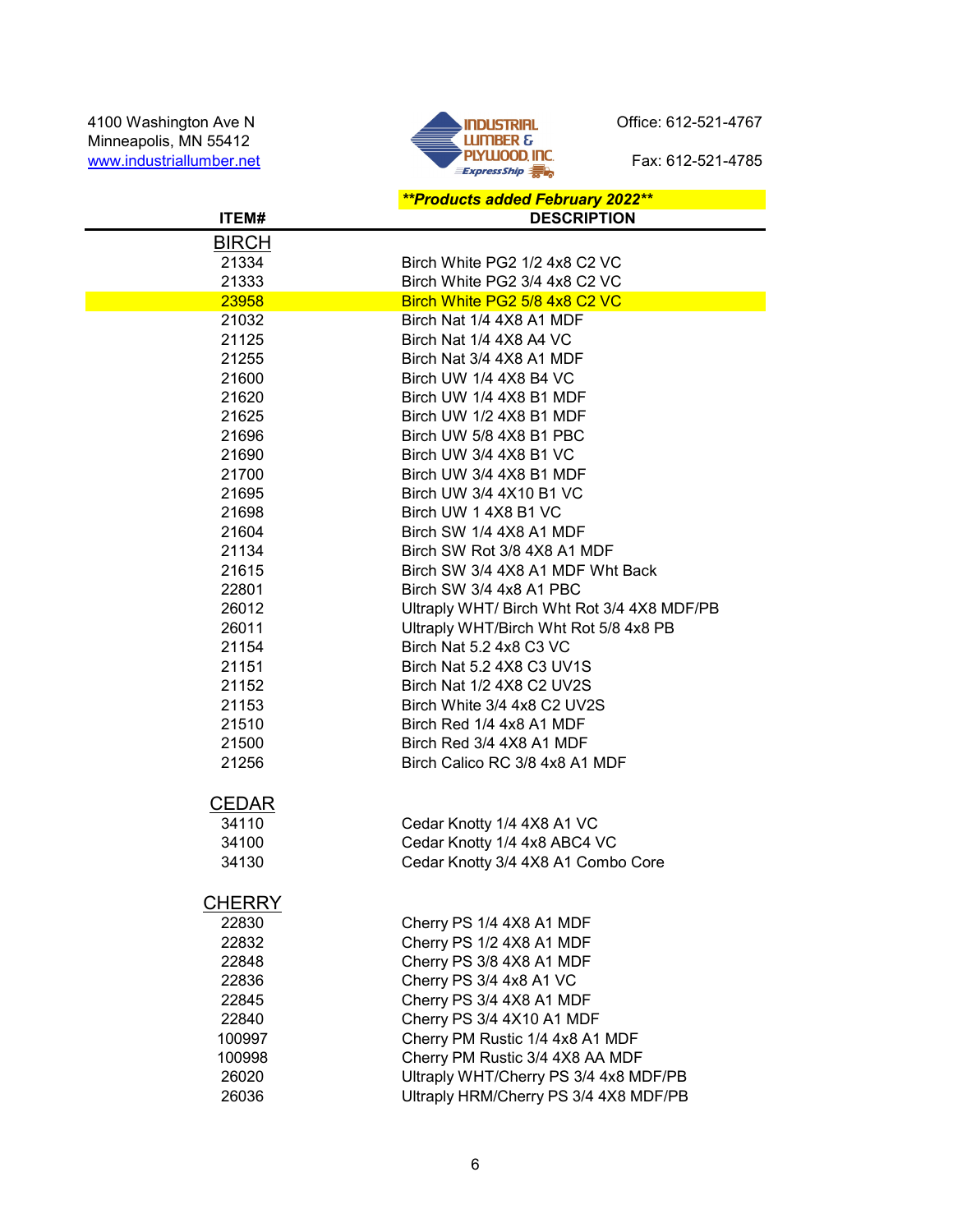

#### \*\*Products added February 2022\*\* ITEM# DESCRIPTION

| <b>HICKORY</b>  |                                            |
|-----------------|--------------------------------------------|
| 22903           | Hickory PS 1/4 4X8 A1 MDF                  |
| 22905           | Hickory PS 3/4 4X8 A1 MDF                  |
| 22915           | Hickory PS 3/8 4x8 B1 MDF                  |
| 22902           | Hickory Rustic 1/4 4X8 2S MDF              |
| 23100           | Hickory Rustic 3/8 4x8 G2S MDF             |
| 22907           | Hickory Rustic 3/4 4X8 2S MDF              |
| 22911           | Hickory Rustic 3/4 4x8 G2S VC              |
| 22912           | Hickory Calico 3/4 4x8 A1 VC               |
| 26007           | Ultraply WHT/Hickory Calico PS 3/4 4X8 MDF |
| 26032           | Ultraply WHT/Rustic Hickory 3/4 4x8 PBC    |
|                 |                                            |
| <b>MAHOGANY</b> |                                            |
| 23880           | Mahogany African 1/4 4X8 A1 MDF            |
| 23885           | Mahogany African 1/2 4X8 A1 MDF            |
| 23890           | Mahogany African 3/4 4X8 A1 MDF            |
| <b>MAPLE</b>    |                                            |
| 23325           | Maple Nat 1/2 4X8 B2 VC 7Ply               |
| 23363           | Maple Nat C2 1/2 4X8 VC 5 ply              |
| 23360           | Maple Nat 3/4 4X8 C2 VC                    |
| 23362           | Maple Nat 3/4 4X10 C2 VC                   |
| 23369           | Maple Nat 1/4 4X8 C2 MDF                   |
| 23310           | Maple UW 1/4 4X8 B4 VC                     |
| 23303           | Maple UW Rot 1/4 4x8 B1 MDF WPF            |
| 23326           | Maple UW 1/2 4X8 B2 VC 5Ply                |
| 23327           | Maple UW 1/2 4X8 B1 MDF                    |
| 20022           | Maple UW 1/2 4x8 B1 Birch Core 9Ply        |
| 23335           | Maple UW 5/8 4X8 B1 PBC                    |
| 23389           | Maple UW 3/4 4x10 B1 VC                    |
| 23340           | Maple UW 3/4 4X8 B1 MDF                    |
| 23355           | Maple UW 3/4 4X8 B1 VC                     |
| 20190           | Maple UW 3/4 4x8 B1 Birch Core 11Ply       |
| 23500           | Maple UW RC 3/4 4x8 B1 PBC 2SSG            |
| 23236           | Maple RC White 3/4 4x8 C4 MDF              |
| 20191           | Maple UW 1" 4x8 B1 Birch Core              |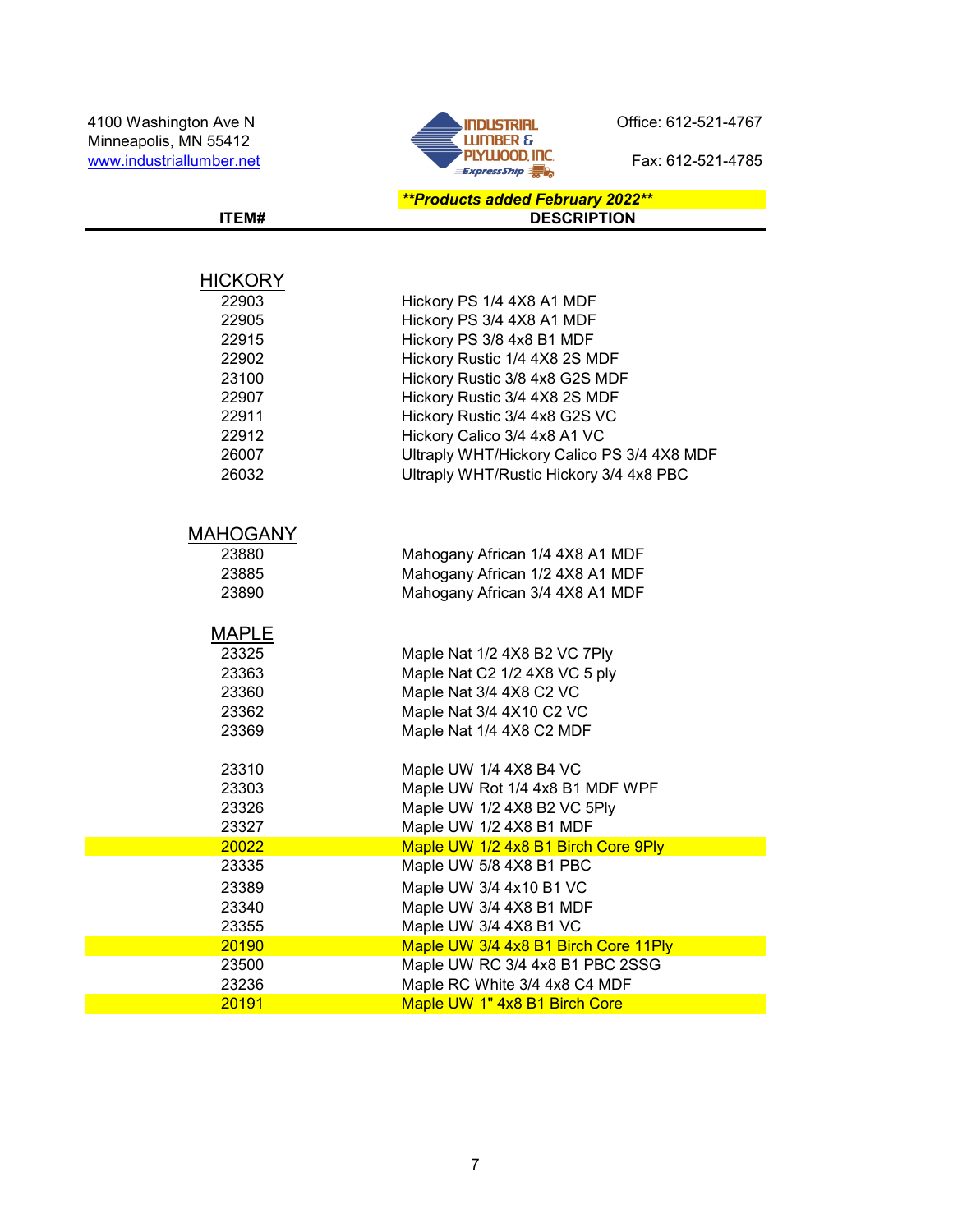

|            | <b>**Products added February 2022**</b> |
|------------|-----------------------------------------|
| ITEM#      | <b>DESCRIPTION</b>                      |
|            |                                         |
| MAPLE      |                                         |
| 23346      | Maple SW PS 1/4 4X8 A1 MDF              |
| 23328      | Maple SW PS 1/2 4x8 A4 MDF              |
| 23331      | Maple SW PS 3/8 4x8 A1 MDF              |
| 23345      | Maple SW PS 3/4 4X8 A1 MDF              |
| 24800      | Maple SW RC 3/4 4x8 A1 VC 7Ply          |
| 23351      | Maple SW PS 3/4 4X10 A1 MDF             |
| 23342      | Maple SW Rot 1/4 4X8 A1 MDF             |
| 23344      | Maple SW Rot 3/4 4X8 A1 MDF             |
| 23348      | Maple SW Rot 3/4 4X8 A1 MDF WPF         |
| 23306      | Maple Calico PS 1/4 4X8 B1 MDF          |
| 23304      | Maple Calico PS 3/4 4X8 B1MDF           |
|            |                                         |
| 23301      | Maple Nat 1/4 4X8 C2 VC UV Prefinished  |
| 23324      | Maple Nat 1/2 4X8 C2 VC UV Prefinished  |
| 23361      | Maple Nat 3/4 4X8 C2 VC UV Prefinished  |
| 23317      | Maple Nat 5/8 4x8 C2 VC Prefinished 2S  |
|            |                                         |
| 26016      | Ultraply WHT/Maple Wht Rot 3/4 4X8 MDF  |
| 26029      | UltraPly WHT/Wht Maple PS 3/4 4x8 MDF   |
| 26048      | Ultraply HRM/Wht Maple RC 3/4 4x8 MDF   |
|            |                                         |
| <b>OAK</b> |                                         |
| 24435      | Oak Red Rot 1/4 4X8 A4 VC               |
| 24455      | Oak Red Rot 1/4 4X8 A1 MDF              |
| 24545      | Oak Red Rot 1/2 4X8 A1 MDF              |
| 25051      | Oak Red Rot 3/4 4X6 B2 MDF              |
| 24585      | Oak Red Rot 3/4 4X8 A1 MDF WPF          |
| 24587      | Oak Red Rot 3/4 4x8 A4 MDF              |
| 24620      | Oak Red Rot 3/4 4x8 A1 VC WPF           |
| 24544      | Oak Red Rot 5/8 4x8 A1 MDF              |
| 25020      | Oak Red PS 1/4 4X8 A1 MDF               |
| 25030      | Oak Red PS 3/8 4X8 A1 MDF               |
| 25025      | Oak Red PS 1/2 4X8 A1 MDF               |
| 25055      | Oak Red PS 3/4 4X8 A1 MDF               |
| 25049      | Oak Red PS 3/4 4x8 A1 VC                |
| 25048      | Oak Red PS 3/4 4X10 A1 MDF              |
| 25056      | Oak Red Qtrd 1/4 4X8 A1 MDF             |
| 25057      | Oak Red Qtrd 3/4 4X8 A1 MDF             |
| 24577      | Oak Red Rift 1/4 4X8 A1 MDF             |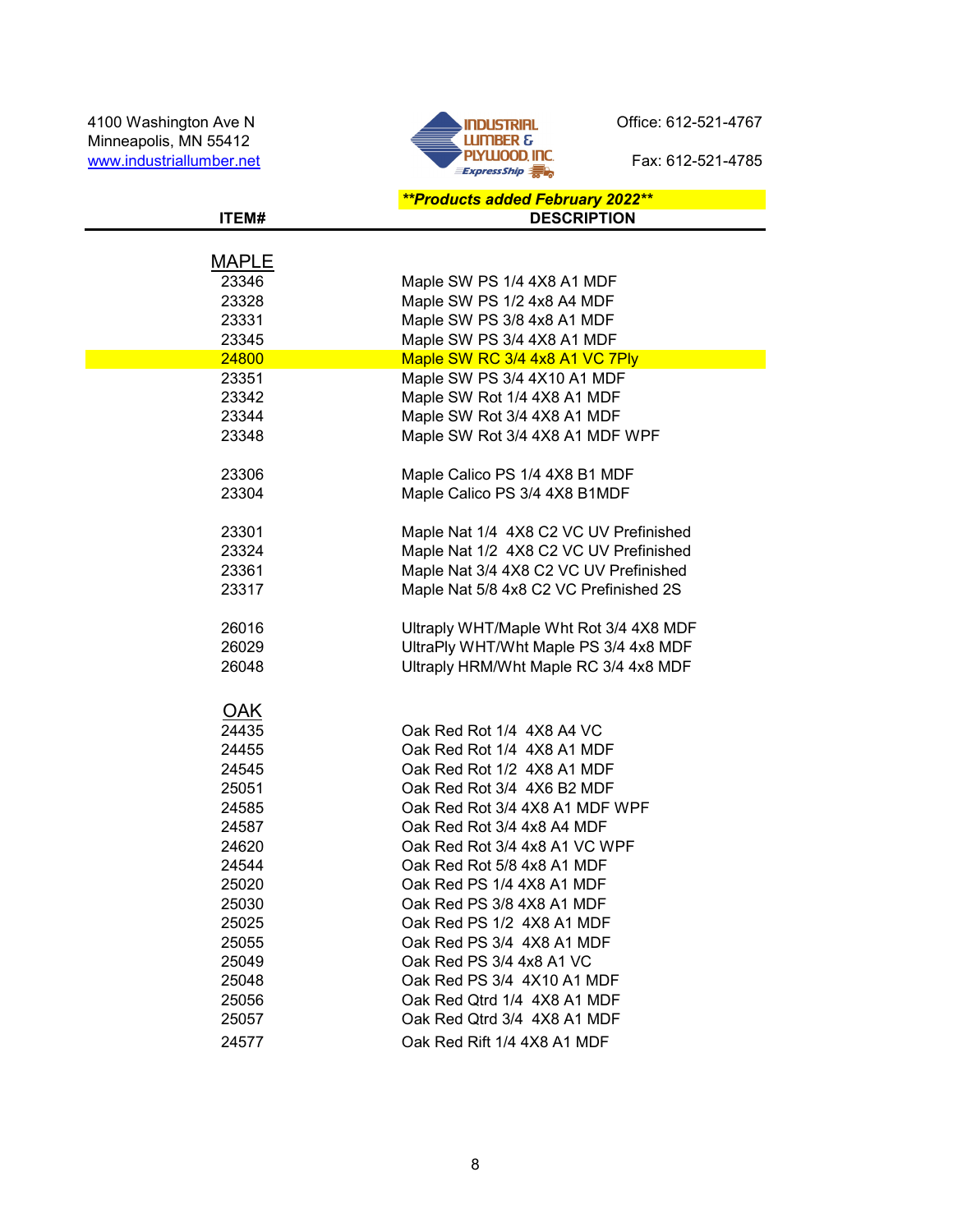Minneapolis, MN 55412 www.industriallumber.net Fax: 612-521-4785



|             | **Products added February 2022**           |
|-------------|--------------------------------------------|
| ITEM#       | <b>DESCRIPTION</b>                         |
|             |                                            |
| <u>OAK</u>  |                                            |
| 24550       | Oak Red Rift 3/4 4X8 A1 MDF                |
| 21245       | Oak Rustic Red 3/4 4x8 BB MDF              |
| 21240       | Oak Rustic Red 1/4 4x8 BB MDF              |
| 25464       | Oak White PS 1/4 4X8 A1 MDF                |
| 25028       | Oak White PS 1/2 4x8 A4 MDF                |
| 25465       | Oak White PS 3/4 4X8 A1 MDF                |
| 25469       | Oak White PS 3/4 4x8 A1 VC                 |
| 25911       | Oak White PS 3/4 4x10 A1 MDF               |
| 25449       | Oak White PS 3/8 4x8 A1 MDF                |
|             |                                            |
| 25468       | Oak White Qtrd 1/4 4X8 A1 MDF              |
| 25027       | Oak White Qtrd 1/2 4x8 A4 MDF              |
| 25470       | Oak White Qtrd 3/4 4X8 A1 MDF              |
| 25158       | Oak White Qtrd 3/4 4x10 A1 MDF             |
|             |                                            |
| 25461       | Oak White Rift 1/4 4X8 A1 MDF              |
| 25026       | Oak White Rift 1/2 4x8 A4 MDF              |
| 25463       | Oak White Rift 3/4 4X8 A1 MDF              |
| 25159       | Oak White Rift 3/4 4x10 A1 MDF             |
| 21247       | Rustic White Oak 1/4 4x8 BB MDF            |
| 21246       | Rustic White Oak 3/4 4x8 BB MDF            |
|             |                                            |
| 26004       | Ultraply WHT/Oak Red Rot WP 3/4 4X8 MDF/PB |
| 26047       | Ultraply HRM/Oak Red PS 3/4 4X8 MDF        |
| 26008       | Ultraply WHT/ Oak Red PS 3/4 4X8 MDF/PB    |
|             |                                            |
|             |                                            |
| <b>PINE</b> |                                            |
| 33710       | Pine Knotty PS 1/4 4X8 A1 MDF              |
| 33725       | Pine Knotty PS 3/4 4X8 A1 VC               |
| 33735       | Pine Knotty PS 3/4 4X8 A1 MDF              |
| 33728       | Pine S Yel PS 3/4 A4 4x8 MDF               |
| 30650       | Radiata Pine AC Ext 1/2 4x8                |
| 30697       | Radiata Pine BB Ext 3/4 4x8                |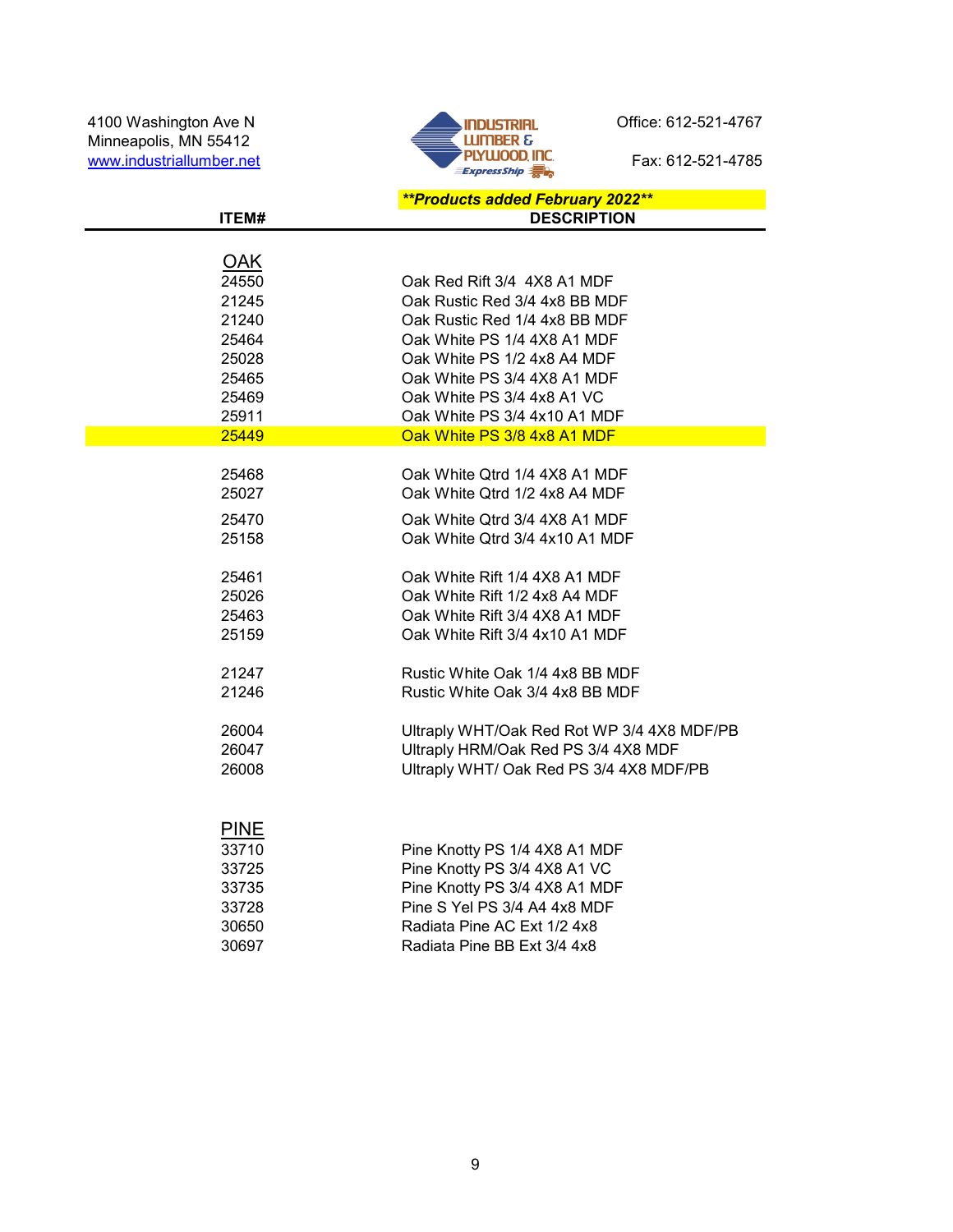

#### \*\*Products added February 2022\*\* ITEM# DESCRIPTION

### POPLAR

| 33750  | Poplar Yellow 1/4 4x8 B1 MDF           |
|--------|----------------------------------------|
| 33751  | Poplar Yellow 3/4 4x8 B1 PBC           |
| 33780  | Poplar RC Wht 1/4 4x8 B1 MDF           |
| 33756  | Poplar RC Nat 3/4 4x8 B1 MDF           |
| 33758  | Poplar PS Wht 3/4 4x10 A1 MDF          |
| 33724  | Poplar PS Wht 1/2 4x8 B1 MDF           |
| 33760  | Poplar RC Nat 3/4 4x8 B1 MDF           |
| 26038  | Ultraply WHT/Sap Poplar RC 3/4 4x8 PBC |
|        |                                        |
| WALNUT |                                        |
| 26002  | Walnut PS 1/4 4x8 A1 MDF               |
| 26041  | Walnut PS 1/2 4X8 A1 MDF               |
| 26025  | Walnut PS 3/4 4X8 A1 VC                |
| 26055  | Walnut PS 3/4 4X8 A1 MDF SM&N          |
| 26057  | Walnut PS 3/4 4x10 A1 MDF              |
| 26054  | Walnut PS 3/8 4x8 A1 MDF               |
| 26062  | Walnut Rustic 3/4 4x8 A1 MDF           |
| 26064  | Walnut Rustic 1/4 4x8 A1 MDF           |

### BENDING STOCK

| 26904 | Bending Birch UW 1/8 4X8 [4'High] |
|-------|-----------------------------------|
| 26903 | Bending Stock 1/4 8X4 [4' High]   |
| 26900 | Bending Stock 3/8 8X4 [4'High] VC |
| 26902 | Bending Stock 3/8 4X8 [8'High] VC |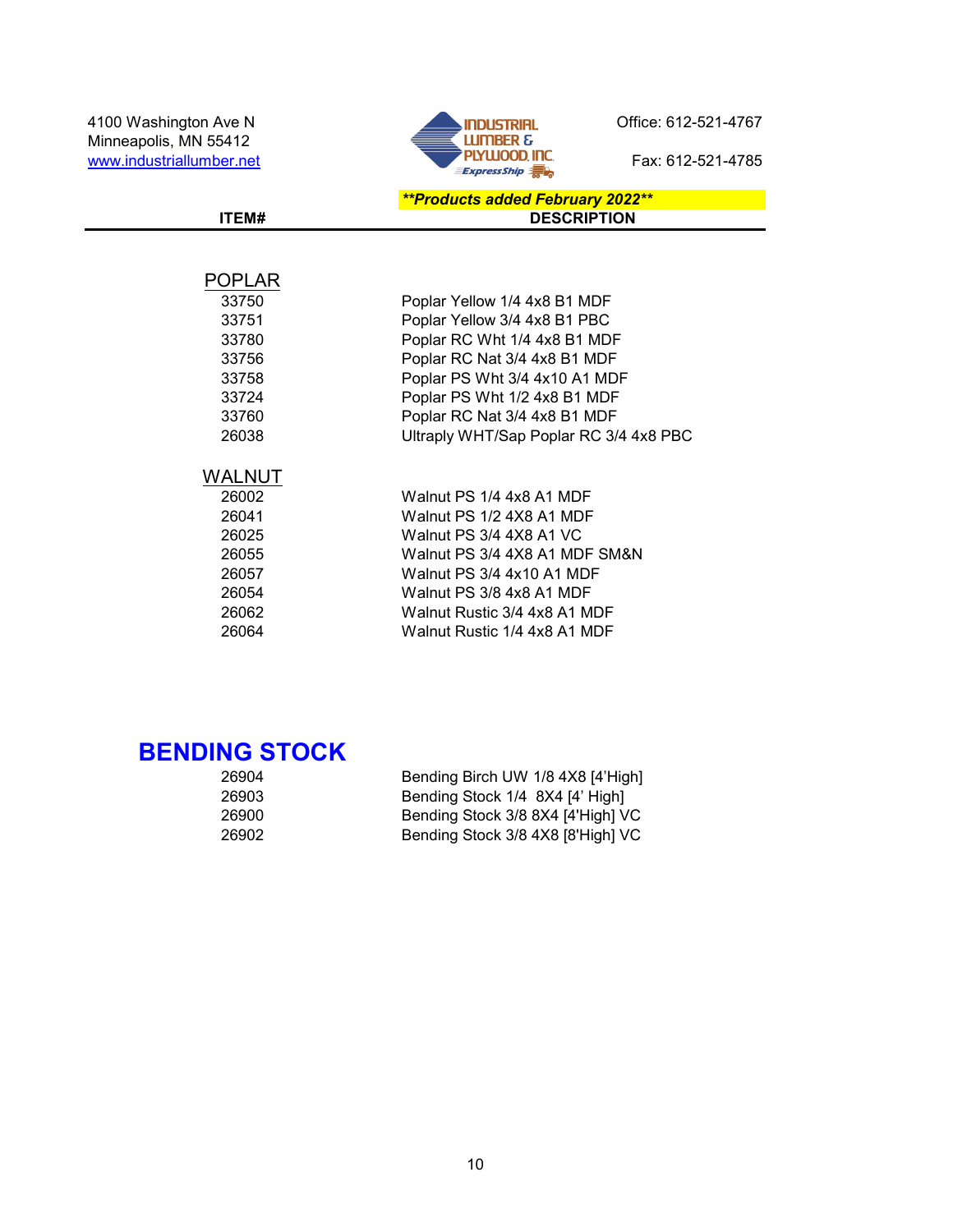

#### \*\*Products added February 2022\*\* ITEM# DESCRIPTION

# IMPORT PLYWOOD

| <b>BIRCH</b> |                                       |
|--------------|---------------------------------------|
| 21111        | Birch Russian 1/8 5X5 B-BB VC 3 Ply   |
| 21138        | Birch Russain 1/8 5x5 BB-BB VC        |
| 21130        | Birch Russain 1/4 4x8 B-BB VC 5 Ply   |
| 21320        | Birch Russian 1/4 4x8 BB-BB VC        |
| 21113        | Birch Russian 1/4 5X5 B-BB VC         |
| 21112        | Birch Russian 1/4 5X5 BB-BB VC        |
| 21110        | Birch Russian 3/8 5X5 B-BB VC 7 Ply   |
| 21140        | Birch Russain 3/8 5x5 BB-BB VC        |
| 21116        | Birch Russian 1/2 5X5 B-BB VC 9 Ply   |
| 21120        | Birch Russian 1/2 5X5 BB-BB VC        |
| 21121        | Birch Russian 1/2 4X8 BB-BB VC        |
| 21211        | Birch Russian 1/2 4x8 B-BB VC         |
| 21810        | Birch Russian 5/8 4x8 BB-BB VC 11 Ply |
| 21115        | Birch Russian 5/8 5X5 BB-BB VC        |
| 21117        | Birch Russian 3/4 5X5 B-BB VC 13 Ply  |
| 21123        | Birch Russian 3/4 4X8 BB-BB VC        |
| 21137        | Birch Russain 3/4 4x8 B-BB VC         |
| 21154        | Birch Nat 5.2 4x8 C3 VC               |
| 21334        | Birch White PG2 1/2 4X8 C2 VC         |
| 21333        | Birch White PG2 3/4 4X8 C2 VC         |
|              |                                       |
|              |                                       |
|              |                                       |
|              |                                       |
| <b>MDF</b>   |                                       |
| 41129        | MDF 3mm 4X8 West Pine NAUF            |
| 44446        | MDF 1/4 4X8 West Pine EcoGold         |
| 41121        | MDF 1/4 4x10 Trupan                   |
| 41122        | MDF 1/4 5X8 Trupan                    |
| 41175        | MDF 1/4 5x10 Trupan                   |
| 41325        | MDF 3/8 4x8 Trupan Plus               |
| 41143        | MDF 1/2 4X8 Ranger Premium            |
| 41133        | MDF 1/2 4X10 Trupan                   |
| 41127        | MDF 1/2 5x10 Trupan                   |
| 41154        | MDF 5/8 4X8 Trupan Plus               |
| 44444        | MDF 3/4 4X8 Ranger Premium            |
| 41190        | MDF 3/4 4x8 Ranger Platinum           |
| 41142        | MDF 3/4 4x10 Trupan                   |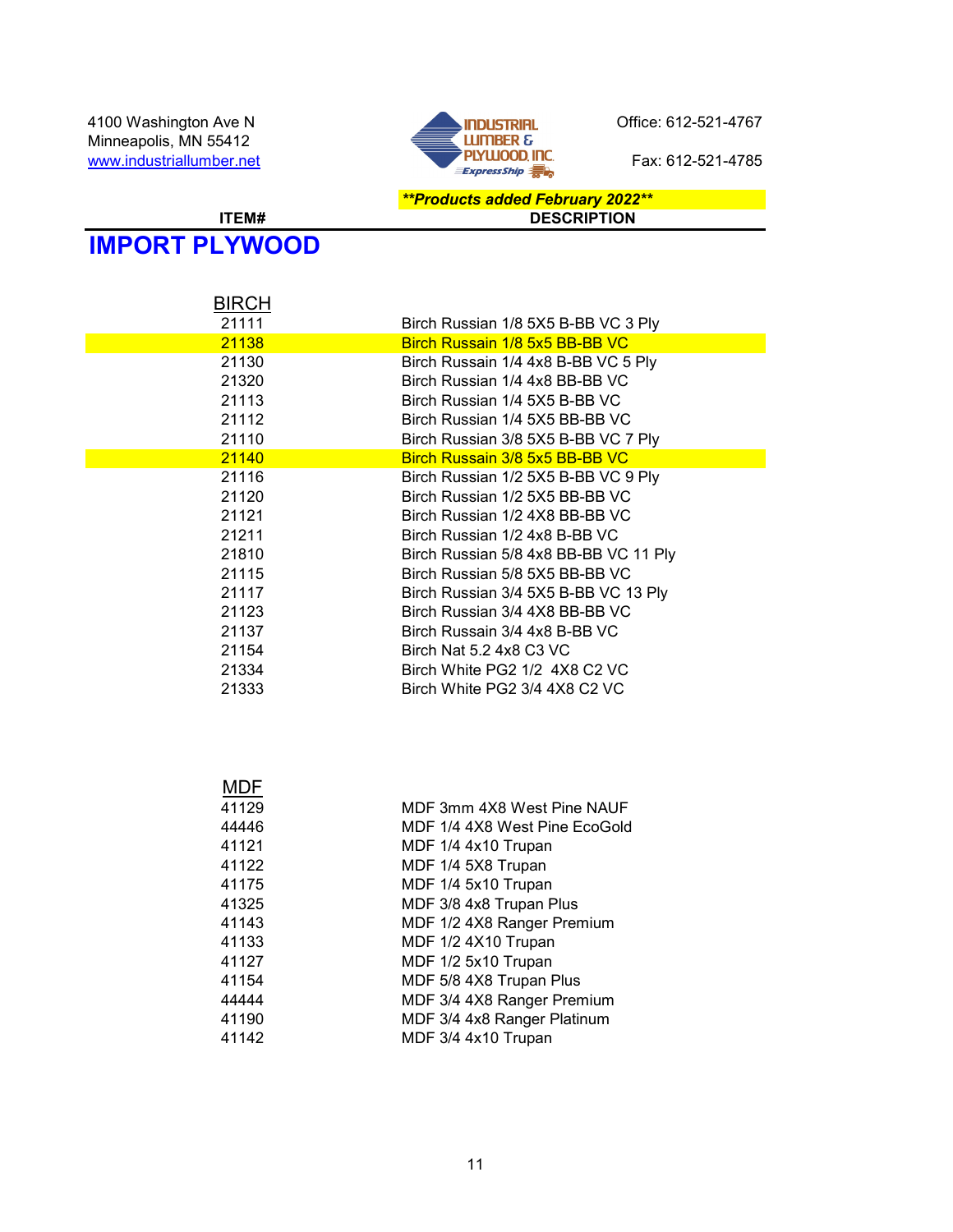

#### \*\*Products added February 2022\*\* ITEM# DESCRIPTION

| MDF   |                          |
|-------|--------------------------|
| 41146 | MDF 3/4 4x12 Trupan      |
| 41145 | MDF 3/4 5X8 Trupan       |
| 41150 | MDF 3/4 5X10 Trupan      |
| 41165 | MDF 3/4 5X10 Trupan Plus |
| 41260 | MDF 1" 4x8 Trupan        |
| 41263 | MDF 1 1/4 4x8 Trupan     |
| 41258 | MDF 1 1/2 4x8 Plum Creek |
| 41554 | Ultralight 12mm 4X8 MDF  |
| 41151 | Ultralight 15mm 4x8 MDF  |
| 41555 | Ultralight 18mm 4X8 MDF  |
|       |                          |

# PARTICLE BOARD

| 40030 | PB 45 1/2 49X97     |
|-------|---------------------|
| 40045 | PB 45 5/8 49X97     |
| 40075 | PB 45 7/8 49x97     |
| 40170 | PB 45 3/4 25 1/4X97 |
| 40180 | 45 3/4 25 1/4X121   |
| 40190 | PB 45 3/4 26X145    |
| 40205 | PB 45 3/4 30X97     |
| 40215 | PB 45 3/4 30X121    |
| 40225 | PB 45 3/4 30X145    |
| 40240 | PB 45 3/4 36X97     |
| 40250 | PB 45 3/4 36X121    |
| 40252 | PB 45 3/4 36X145    |
| 40070 | PB 45 3/4 49X97     |
| 40080 | PB 45 3/4 49X121    |
| 40266 | PB 45 3/4 61X97     |
| 40270 | PB W 45 3/4 61X145  |
| 40048 | PB 45 11/16 49X97   |
| 40110 | PB 45 1 49X97       |
| 40125 | PB 45 1 61x97       |
| 40256 | PB 45 1 1/8 30X97   |
| 40258 | PB 45 1 1/8 30X121  |
| 40261 | PB 45 1 1/8 30X145  |
| 40260 | PB 45 1 1/8 36x97   |
| 40257 | PB 45 1 1/8 36X145  |
| 40145 | PB 45 1 1/8 49X97   |
| 40155 | PB 45 1 1/8 49X121  |
| 45160 | PB 45 1 1/8 61x97   |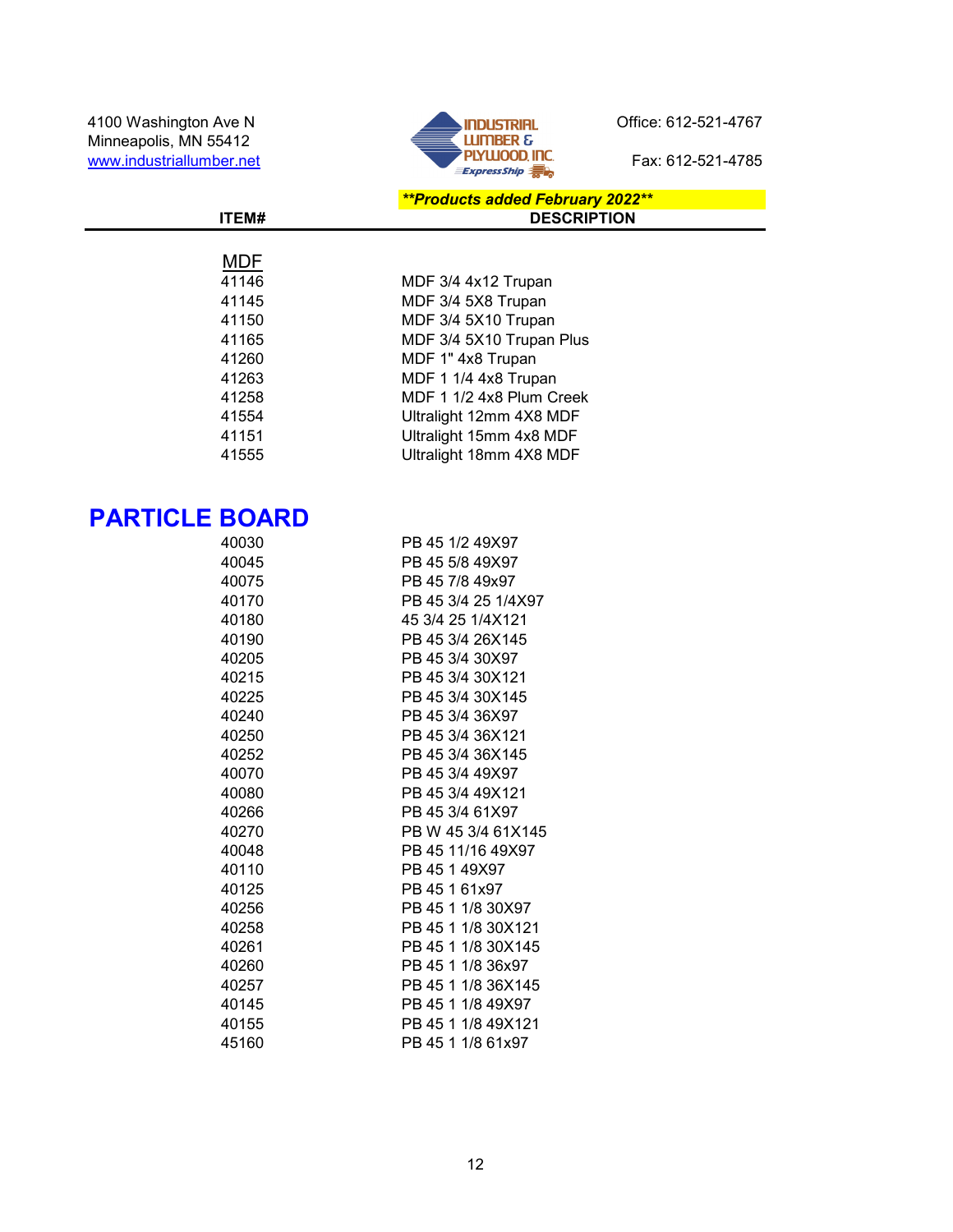4100 Washington Ave N<br>Minneapolis MN 55412<br> **Example Server Ave N** Office: 612-521-4767 Minneapolis, MN 55412



\*\*Products added February 2022\*\* ITEM# DESCRIPTION

# **HARDBOARD**

#### 40935 Hardboard Temp 1/8 4X8 40956 Hardboard Temp 1/4 4X8 Premium

### **BEADBOARD**

41115 Beadboard MDF 1/4 4X8 1 1/2 OC<br>41200 Beadboard MDF 3/8 4X8 1 1/2 OC Beadboard MDF 3/8 4X8 1 1/2 OC

### MELAMINES

| Mel Alm 2S 1/4 4X8 MDF |
|------------------------|
| Mel Alm 2S 1/2 4X8 PBC |
| Mel Alm 2S 5/8 4X8 PBC |
| Mel Alm 2S 3/4 4X8 PBC |
| Mel Alm 2S 3/4 5X8 PBC |
|                        |

#### ANTIQUE WHITE

| 55129 | Mel Ant White 2S 1/4 4X8 MDF |
|-------|------------------------------|
| 55140 | Mel Ant White 2S 1/2 4X8 PBC |
| 55157 | Mel Ant White 2S 5/8 4x8     |
| 55128 | Mel Ant White 2S 3/4 4X8 PBC |

#### BLACK

| .     |                          |
|-------|--------------------------|
| 50115 | Mel Black 2S 1/4 4X8 MDF |
| 50140 | Mel Black 2S 1/2 4x8 PBC |
| 50141 | Mel Black 2S 5/8 4x8 PBC |
| 50165 | Mel Black 2S 3/4 4x8 PBC |
| 55257 | Mel Black 2S 3/4 5X8 PBC |
| 55166 | Mel Black 2S 1 4X8 PBC   |
|       |                          |

#### **CHERRY**

| 55103 | Mel Wild Cherry 2S 3/4 4X8 PBC  |
|-------|---------------------------------|
| 55161 | Mel Shaker Cherry 2S 1/4 4x8    |
| 55275 | Mel Black Cherry 1/4 4X8 2S MDF |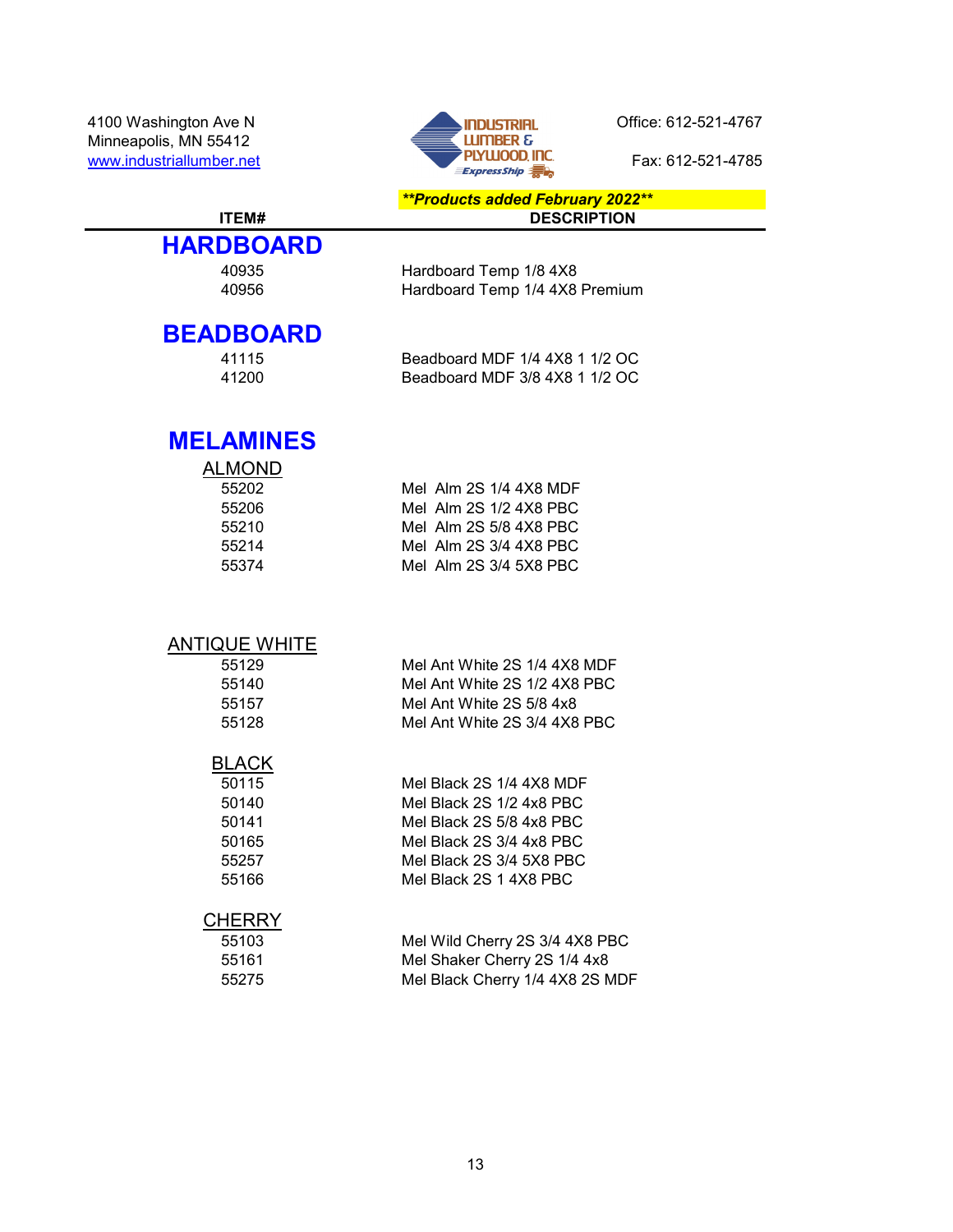4100 Washington Ave N<br>Minneapolis, MN 55412 **Contract Contract Contract Contract Contract Contract Contract Contract Contract Contract Contract Contract Contract Contract Contract Contract Contract Contract Contract Contra** Minneapolis, MN 55412



#### \*\*Products added February 2022\*\* ITEM# DESCRIPTION

| 55222 | Mel Folkstone Grey 2S 1/4 4X8 MDF |
|-------|-----------------------------------|
| 55224 | Mel Folkstone Grey 2S 1/2 4x8     |
| 55229 | Mel Folkstone Grey 2S 5/8 4x8     |
| 55230 | Mel Folkstone Grey 2S 3/4 4X8 PBC |
| 55223 | Mel London Grey 2S 1/4 4x8 MDF    |
| 55226 | Mel London Grey 2S 1/2 4x8        |
| 55229 | Mel London Grey 2S 5/8 4x8        |
| 55225 | Mel London Grey 2S 3/4 4x8        |
|       |                                   |

### HARD ROCK MAPLE

55226

55225

GREY<br>55222

| 55100 | ILP HR Maple 1S 5.5mm 4x8 MDF |
|-------|-------------------------------|
| 55119 | Mel HR Maple 2S 1/4 4X8 MDF   |
| 55142 | Mel HR Maple 2S 1/2 4X8 PBC   |
| 55118 | Mel HR Maple 2S 5/8 4x8       |
| 55055 | Mel HR Maple 1S 3/4 4X8 MDF   |
| 55121 | Mel HR Maple 2S 3/4 4x8 PBC   |
|       |                               |

### **MISCELLANEOUS**

| 26039 | ILP White Eggshell 1S 1/4 5x8   |
|-------|---------------------------------|
| 55271 | Mel Choc Apple 2S 1/4 4X8 MDF   |
| 55270 | Mel Choc Apple 2S 3/4 4X8 PBC   |
| 55278 | Mel Choc Apple 5/8 4x8          |
| 55273 | Mel Rustic Alder 2S 1/4 4X8 MDF |
| 55272 | Mel Rustic Alder 2S 3/4 4X8 PBC |
| 56050 | Mel Carm Apple 2S 1/4 4x8       |
| 55285 | Mel Carm Apple 2S 3/4 4x8       |
| 55080 | Mel Wild Apple 2S 1/4 4x8       |
| 55085 | Mel Wild Apple 2S 3/4 4x8       |
| 55082 | Mel Am Black Walnut 2S 1/4 4x8  |
| 55288 | Mel Am Black Walnut 2S 3/4 4x8  |

#### **WHITE**

| 26027 | Cold Rolled White 1S 1/4 4x8 MDF        |
|-------|-----------------------------------------|
| 26039 | Cold Rolled White 1S 1/4 5X8 MDF        |
| 26090 | Cold Rolled White 1S 3/4 4x8 C Birch VC |
| 55131 | Mel White 1S 1/4 4X8 MDF                |
| 55030 | Mel White 1S 3/4 4x8 MDF                |
| 55188 | Mel White 1S 3/4 4x10 MDF               |
| 55132 | Mel White 2S 1/4 4X8 MDF                |
| 55900 | Mel White 2S 1/4 5x8 MDF                |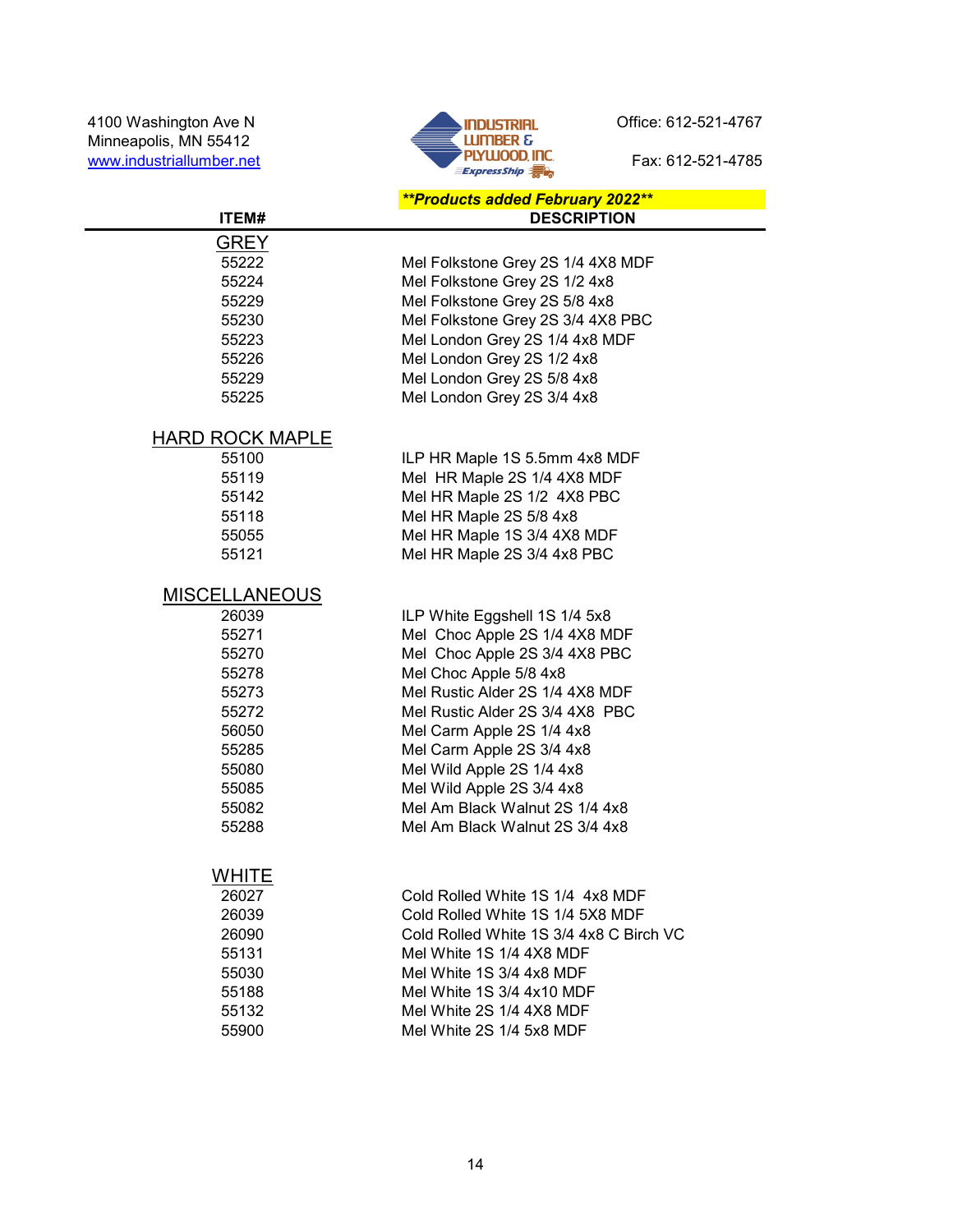4100 Washington Ave N<br>
Minneapolis, MN 55412<br>
Winneapolis, MN 55412<br>
Winneapolis, MN 55412<br>
MINNER &<br>
PLYWOOD. INC.<br>
Fax: 612-521-4785 Minneapolis, MN 55412



|       | <b>**Products added February 2022**</b> |
|-------|-----------------------------------------|
| ITEM# | <b>DESCRIPTION</b>                      |
| WHITE |                                         |
| 55134 | Mel White 2S 1/2 4X8 PBC                |
| 55152 | Mel White 2S 1/2 5X8 PBC                |
|       |                                         |
| 55162 | Mel White 1S 5/8 4X8 PBC                |
| 55198 | Mel White 2S 5/8 4X8 PBC                |
| 56000 | Mel White 2S 5/8 4x9 PBC                |
| 55611 | Mel White 2S 5/8 4x8 Skyblend           |
| 55634 | Mel White 2S 4/8 5x10 PB                |
| 55192 | Mel White 1S 3/4 4X8 PBC                |
| 55195 | Mel White 2S 3/4 4X8 PBC                |
| 55191 | Mel Wht 2S 3/4 4X8 *Formaldehyde Free*  |
| 55159 | Mel RB Wht 2S 3/4 4x9                   |
| 55137 | Mel White 2S 3/4 5X8 PBC                |
| 55187 | Mel White 2S 3/4 5x9                    |
| 55136 | Mel White 2S 3/4 4X10 PBC               |
| 55154 | Mel White 2S 3/4 5x10 PBC               |
| 55112 | Mel White 2S 1 4X8 PBC                  |
| 55218 | Mel White 2S 1 1/8 4X8 PBC              |

# SOFTWOOD PLYWOOD

| 31218 | Aspen UL P&TS 3/8 4x8          |
|-------|--------------------------------|
| 30935 | Aspen 1/2 4x8 AC               |
| 31217 | Aspen 3/4 4x8 AC               |
| 31212 | Aspen CCPTS 3/4 4X8 2 Sides VC |
| 32710 | Aspen CCPTS 7/16 4x8 Ext       |
| 31194 | Aspen CCPTS 7/8 4X8 Ext        |
| 30515 | Aspen 1" 4X8 AC                |
| 30650 | Radiata Pine AC Ext 1/2 4x8    |
| 30697 | Radiata Pine BB Ext 3/4 4x8    |
| 30925 | Fir AC 1/2 4X10 VC             |
| 31760 | Fir AB Marine 3/4 4X8 VC       |
| 30500 | Fir AC Ext 3/4 4X8 VC          |
| 30570 | Fir AC Ext 3/4 4X10 VC         |
| 30575 | Fir AC Ext 7/8 4x10            |
| 30510 | Fir AC Ext 1 4X8 VC            |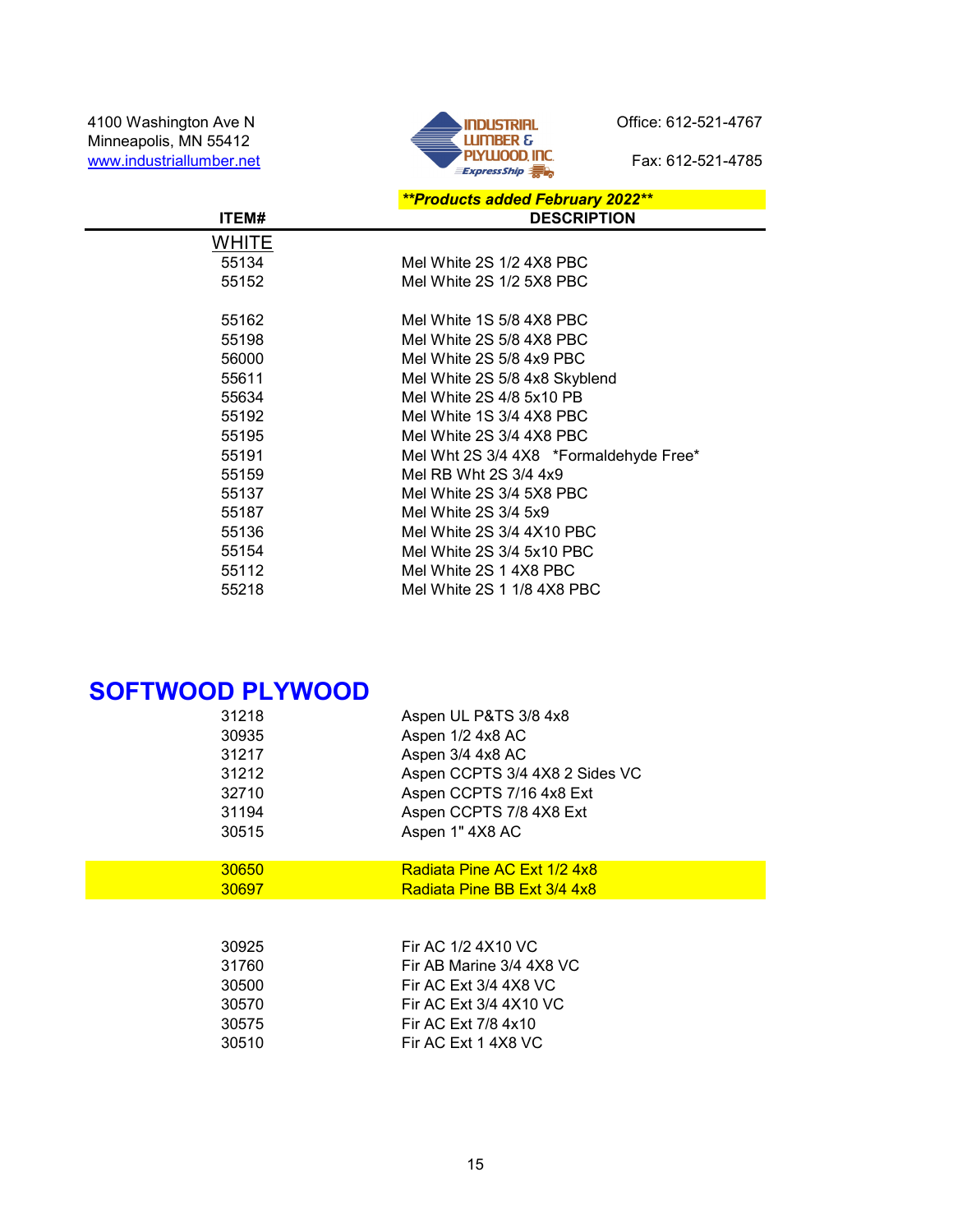

\*\*Products added February 2022\*\* ITEM# DESCRIPTION

# SOFTWOOD PLYWOOD

| 31755 | HDF Ultracore 3/4 4x8 MDF    |
|-------|------------------------------|
| 31601 | Fir MDO 2S 3/8 4X8 VC        |
| 31610 | Fir MDO 2S 1/2 4X8 VC        |
| 31640 | Fir MDO 2S 3/4 4X8 VC        |
| 31905 | Fir MDO 2S 3/4 4x10 VC       |
| 31622 | <b>Fir MDO 2S 5/8 4x8 VC</b> |
| 31725 | Fir HDO 1/2 4X8 VC           |
| 31750 | Fir HDO 5/8 4X8 VC           |
| 31775 | Fir HDO 3/4 4X8 VC           |
| 31800 | Fir HDO 1 1/8 4X8 VC         |

# **HOMASOTE**

| 45000 | Homasote 440 1/2 4X8  |
|-------|-----------------------|
| 45135 | Homasote Nova 1/2 4X8 |

### SHELVING

| 61014 | Mel White Shelving 3/4 24X97 EB2L            |
|-------|----------------------------------------------|
| 61027 | Mel White Shelving 3/4 16x97 EB2L            |
| 61023 | Mel White Shelving 5/8 23 1/4x97 EB1L        |
| 61018 | Mel Hard Rock Maple Shelv 3/4 24X97 EB2L     |
| 61022 | Mel Hard Rock Maple Shelv 5/8 23 1/4x97 EB1L |

# DRAWER SIDES

| 61004 | Mel White D/S 1/2 9 1/2X97 PBC               |
|-------|----------------------------------------------|
| 61008 | Mel White D/S 1/2 15 3/4X97 PBC              |
| 61016 | Mel Hard Rock Maple D/S 1/2 9 1/2X97 PBC     |
| 61017 | Mel Hard Rock Maple D/S 1/2 15 3/4X97 PBC    |
| 61031 | DS Birch B/BB $5/8 \times 9$ 1/2 $\times$ 60 |
| 61032 | DS Birch B/BB 5/8 x 15 3/4 x 60              |
|       |                                              |

### NAILING STRIP

207 Nailing Strip 3/4 x 2 1/4